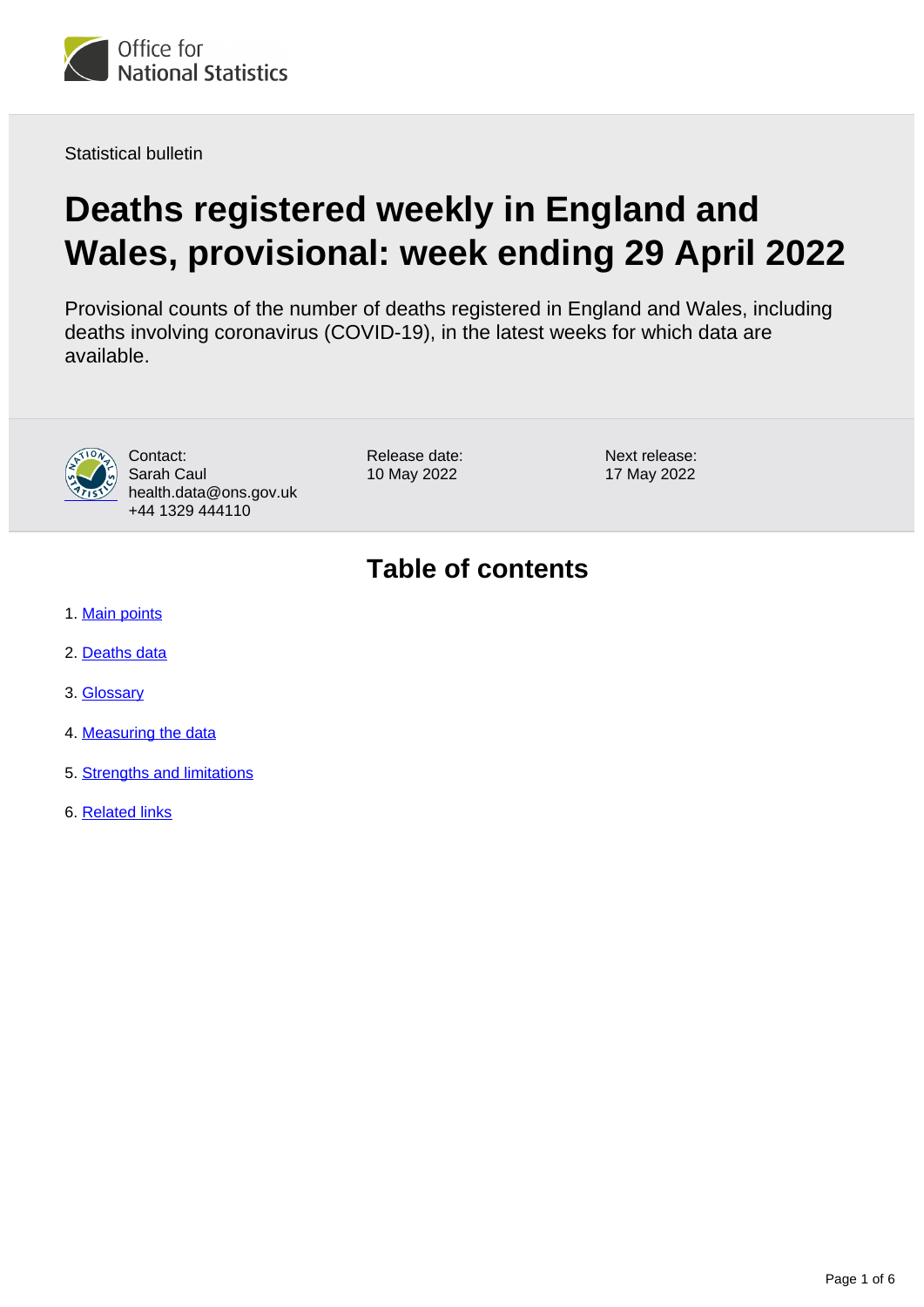## <span id="page-1-0"></span>**1 . Main points**

- In the week ending 29 April 2022 (Week 17), 12,441 deaths were registered in England and Wales; of these deaths, 1,125 mentioned "novel coronavirus (COVID-19)", accounting for 9.0% of all deaths.
- This is an increase compared with the week ending 22 April 2022 (Week 16) when the number of all-cause deaths registered was 10,680; of these, COVID-19 accounted for 1,042 deaths (9.8%).
- The number of deaths registered in week ending 29 April is affected by the bank holidays in the previous weeks; similar patterns have been seen in past years in the weeks following the Easter bank holidays.

Table 1: Deaths registered in England and Wales, week ending 29 April 2022 (Week 17 2022)

| <b>Week 17 2022</b>                                                           | <b>England and</b><br>Wales | <b>England</b> | <b>Wales</b> |
|-------------------------------------------------------------------------------|-----------------------------|----------------|--------------|
| Total deaths (all causes)                                                     | 12,441                      | 11,603         | 818          |
| Excess deaths                                                                 | 2,163                       | 1,990          | 171          |
| Percentage change<br>compared to 5-year<br>average (2016 to 2019<br>and 2021) | 21.0%                       | 20.7%          | 26.4%        |
| Deaths involving COVID- 1,125<br>19                                           |                             | 1,056          | 67           |
| Percentage of deaths<br>involving COVID-19                                    | $9.0\%$                     | 9.1%           | 8.2%         |
| Total deaths (Week 11<br>2020 to Week 17 2022)                                | 1,277,369                   | 1,196,938      | 78,676       |
| Total involving COVID-<br>19 (Week 11 2020 to<br>Week 17 2022)                | 176,634                     | 166,133        | 10,211       |
| Total excess deaths<br>(Week 11 2020 to Week<br>17 2022)                      | 129,358                     | 124,060        | 6,617        |

Source: Office for National Statistics – Deaths registered weekly in England and Wales

- Of the 1,125 deaths involving COVID-19 in Week 17, 65.8% (740 deaths) had this recorded as the underlying cause of death, compared with 62.3% in Week 16.
- The number of deaths was above the five-year average in private homes (33.4% above, 866 excess deaths), hospitals (18.9% above, 891 excess deaths), care homes (18.4% above, 395 excess deaths), and other settings (1.3% above, 11 excess deaths) in Week 17 in England and Wales.
- The number of deaths registered in the UK in the week ending 29 April 2022 (Week 17) was 14,062, which was 20.5% above the five-year average (2,396 excess deaths); of these deaths, 1,247 involved COVID-19, which was 62 more than in Week 16.

#### **Figure 1: Total deaths from all causes were above the five-year average in Week 17**

**Number of deaths registered by week, England and Wales, 28 December 2019 to 29 April 2022**

**Notes:**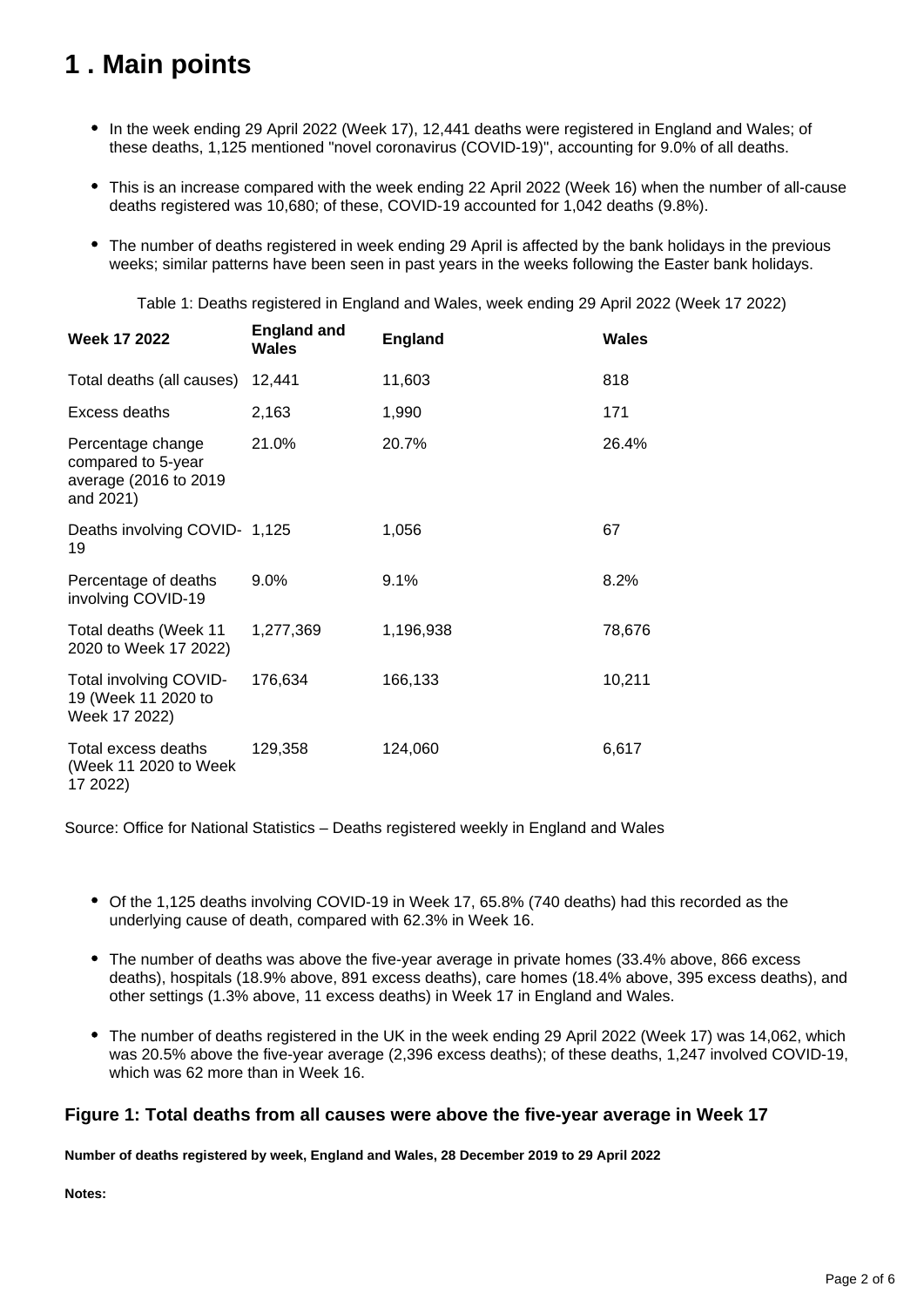- 1. Figures include deaths of non-residents.
- 2. Based on date a death was registered rather than occurred.
- 3. All figures are provisional.
- 4. The International Classification of Diseases, 10th Edition (ICD-10) definitions are available in the Measuring [the data](https://www.ons.gov.uk/peoplepopulationandcommunity/birthsdeathsandmarriages/deaths/bulletins/deathsregisteredweeklyinenglandandwalesprovisional/weekending29april2022#measuring-the-data) section.
- 5. The number of deaths registered in a week are affected when bank holidays occur.
- 6. Information relating to the five-year averages used can be found in the **[Measuring the data](https://www.ons.gov.uk/peoplepopulationandcommunity/birthsdeathsandmarriages/deaths/bulletins/deathsregisteredweeklyinenglandandwalesprovisional/weekending29april2022#measuring-the-data)** section.
- 7. The weekly 2015 to 2019 average can be found on the 2021 version of the deaths registered weekly in England and Wales, provisional dataset. This is in the [accompanying datasets.](https://www.ons.gov.uk/peoplepopulationandcommunity/birthsdeathsandmarriages/deaths/bulletins/deathsregisteredweeklyinenglandandwalesprovisional/weekending29april2022/relateddata)

[Download the data](https://www.ons.gov.uk/visualisations/dvc1956/fig1/datadownload.xlsx)

### <span id="page-2-0"></span>**2 . Deaths data**

[Deaths registered weekly in England and Wales, provisional](https://www.ons.gov.uk/peoplepopulationandcommunity/birthsdeathsandmarriages/deaths/datasets/weeklyprovisionalfiguresondeathsregisteredinenglandandwales)

Dataset | Released 10 May 2022

Provisional counts of the number of deaths registered in England and Wales, by age, sex and region, in the latest weeks for which data are available. Includes data on coronavirus (COVID-19) deaths.

[Death registrations and occurrences by local authority and health board](https://www.ons.gov.uk/peoplepopulationandcommunity/healthandsocialcare/causesofdeath/datasets/deathregistrationsandoccurrencesbylocalauthorityandhealthboard)

Dataset | Released 10 May 2022

Provisional counts of the number of deaths registered in England and Wales, including deaths involving COVID-19, by local authority, health board and place of death in the latest weeks for which data are available.

[Number of deaths in care homes notified to the Care Quality Commission, England](https://www.ons.gov.uk/peoplepopulationandcommunity/birthsdeathsandmarriages/deaths/datasets/numberofdeathsincarehomesnotifiedtothecarequalitycommissionengland)

Dataset | Released 10 May 2022

Provisional counts of deaths in care homes caused by COVID-19 by local authority. Published by the Office for National Statistics (ONS) and the Care Quality Commission (CQC).

[Care home resident deaths registered in England and Wales, provisional](https://www.ons.gov.uk/peoplepopulationandcommunity/birthsdeathsandmarriages/deaths/datasets/carehomeresidentdeathsregisteredinenglandandwalesprovisional)

Dataset | Released 10 May 2022 Provisional counts of the number of care home resident deaths registered in England and Wales, by region, including deaths involving COVID-19, in the latest weeks for which data are available.

[Deaths registered weekly due to COVID-19 by region of usual residence, provisional](http://www.ons.gov.uk/peoplepopulationandcommunity/birthsdeathsandmarriages/deaths/datasets/deathsregisteredweeklyduetocovid19byregionofusualresidenceprovisional)

Dataset | Released 10 May 2022 Provisional counts of the number of deaths due to coronavirus (COVID-19) registered by region of usual residence in England and Wales.

Try the new way to filter and download these data:

- [Deaths registered weekly in England and Wales by age and sex: COVID-19](https://www.ons.gov.uk/datasets/weekly-deaths-age-sex?%3Auri=weekly-deaths-age-sex%2F)
- [Deaths registered weekly in England and Wales by region: COVID-19](https://www.ons.gov.uk/datasets/weekly-deaths-region/)
- [Death registrations and occurrences by local authority and place of death](http://www.ons.gov.uk/datasets/weekly-deaths-local-authority)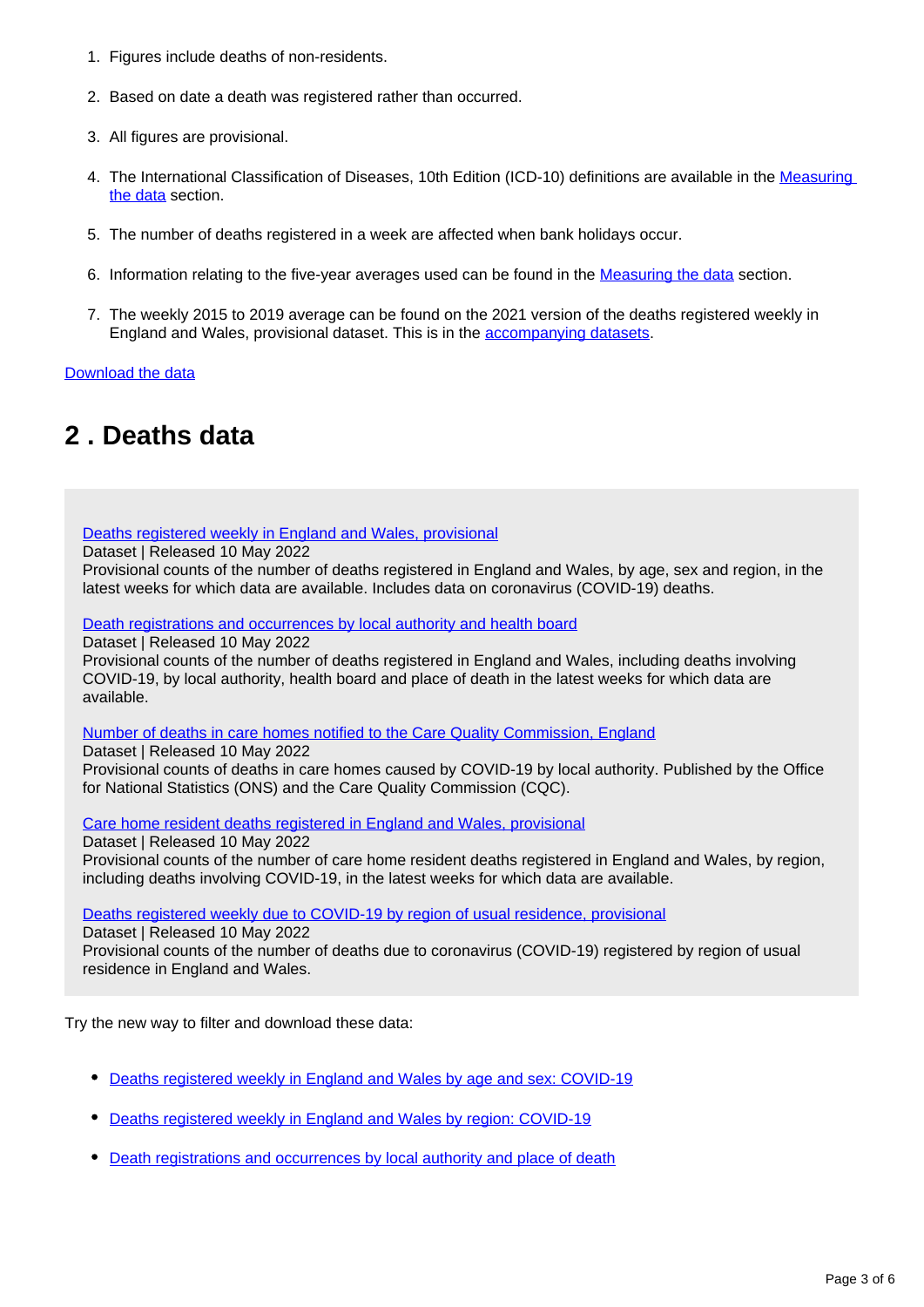### <span id="page-3-0"></span>**3 . Glossary**

#### **Coronavirus (COVID-19) deaths**

COVID-19 deaths are those deaths registered in England and Wales in the stated week where COVID-19 was mentioned on the death certificate. A doctor can certify the involvement of COVID-19 based on symptoms and clinical findings -- a positive test result is not required. Definitions of COVID-19 for deaths in Scotland and Northern Ireland are similar to England and Wales.

### <span id="page-3-1"></span>**4 . Measuring the data**

To meet user needs, we publish very timely but provisional counts of death registrations in England and Wales in ou[rDeaths registered weekly in England and Wales, provisional dataset](https://www.ons.gov.uk/peoplepopulationandcommunity/birthsdeathsandmarriages/deaths/datasets/weeklyprovisionalfiguresondeathsregisteredinenglandandwales). These are presented:

- by sex
- by age group
- for regions (within England)
- for Wales as a whole

To allow time for registration and processing, figures are published 11 days after the week ends. Because of the rapidly changing situation, we also provide provisional updated totals for death occurrences based on the latest available death registrations, up to 7 May 2022.

The five-year average is designed to show us the expected number of deaths based on the most recent years. Using five years means that random year-on-year fluctuations are smoothed.

The 2015 to 2019 five-year average was used to compare against deaths registered in 2020 and 2021 because it provides a comparison with the number of deaths expected per week in a usual (non- coronavirus (COVID-19) pandemic) year. The further we move away from the five years in question, the less robust the measure is because of changes in population numbers, age and structure.

Deaths registered in 2022 will be compared with the 2016, 2017, 2018, 2019 and 2021 five-year average. As 2021 is a coronavirus pandemic year, which does increase some of the expected deaths in a week, other comparisons are also used including week-by-week and 2021 only.

The number of registration days in a reference period can affect mortality statistics. For example, bank holidays can affect the number of registrations within a week or month because of the closure of registration offices. We often see high death registrations in the first two weeks of January when registration services are dealing with any backlog from the Christmas period.

#### **Coronavirus**

This weekly release now provides a separate breakdown of the number of deaths involving coronavirus. This breakdown includes deaths where COVID-19 or suspected COVID-19 was mentioned anywhere on the death certificate, including in combination with other health conditions.

If a death certificate mentions COVID-19, it will not always be the main cause of death but may be a contributory factor. This bulletin summarises the latest weekly information and will be updated each week during the coronavirus pandemic.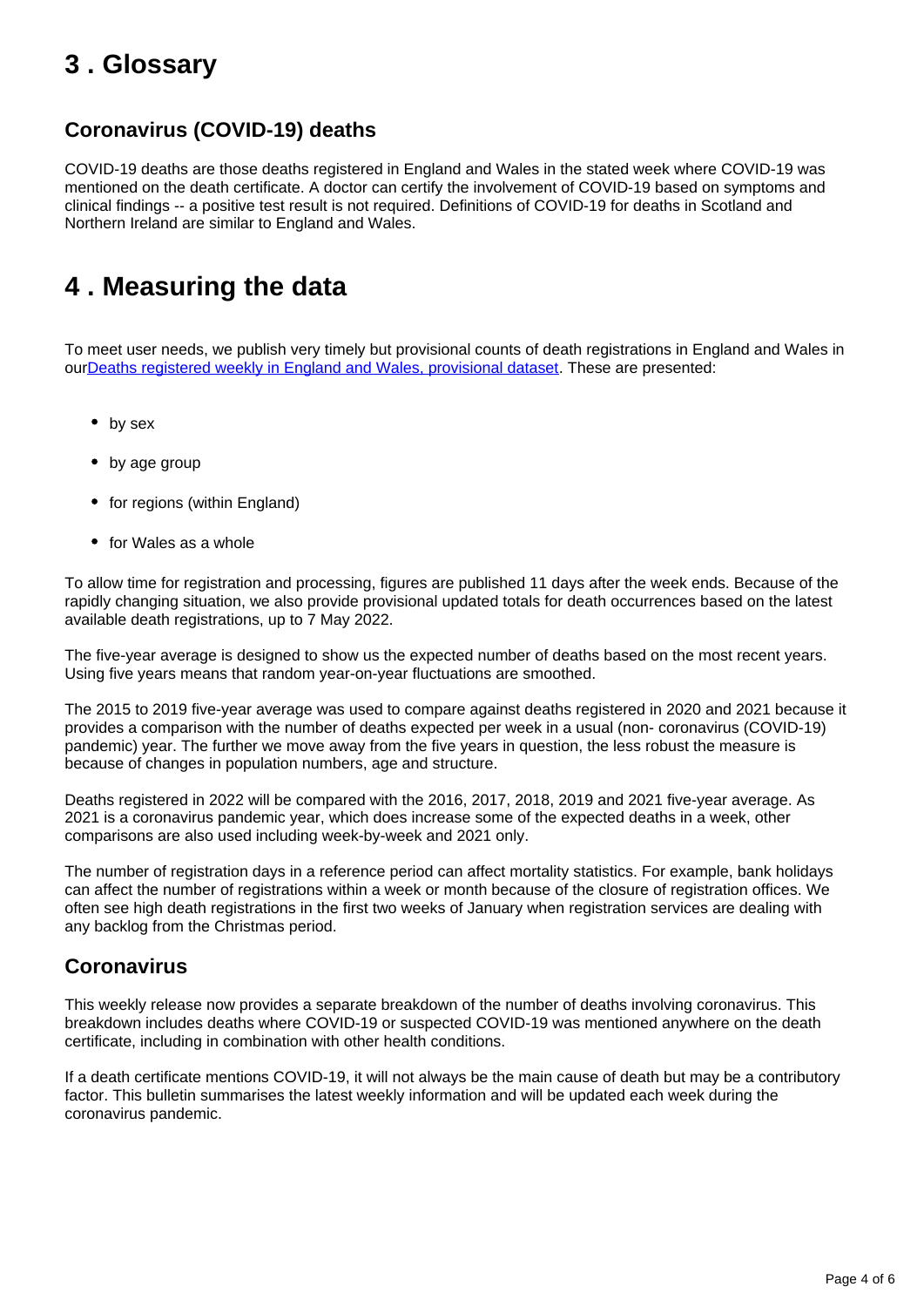#### **Data coverage**

The data for 2020 are based on a 53-week year. When there are 52 weeks, we only cover 364 days of the 365 days in the year because the number of days in a week is seven. This results in one remaining day each calendar year not being included in the 52 weeks. With the occurrence of leap years, it is sometimes necessary to add a 53rd week to the end of the calendar, which was the case in 2020. This happens every five years, and the last time there was a Week 53 was in 2015. Given the low frequency of Week 53, it is more appropriate to compare the 2020 figures with the average for Week 52 than to compare them with a single year from five years previously. View more detail on the data coverage for the weekly deaths bulletin in our[Coronavirus and mortality](https://www.ons.gov.uk/peoplepopulationandcommunity/birthsdeathsandmarriages/deaths/methodologies/coronavirusandmortalityinenglandandwalesmethodology)  [in England and Wales methodology](https://www.ons.gov.uk/peoplepopulationandcommunity/birthsdeathsandmarriages/deaths/methodologies/coronavirusandmortalityinenglandandwalesmethodology).

Influenza and pneumonia have been included for comparison in our **Deaths registered weekly in England and** [Wales, provisional dataseta](https://www.ons.gov.uk/peoplepopulationandcommunity/birthsdeathsandmarriages/deaths/datasets/weeklyprovisionalfiguresondeathsregisteredinenglandandwales)s a well-understood cause of death involving respiratory infection that is likely to have somewhat similar risk factors to COVID-19.

#### **Registration delays**

This bulletin is based mainly on the date that deaths are registered, not the date of death, because of the time taken for a death to be registered. Deaths in England and Wales are normally registered within five days, but there can be a considerably longer delay in some circumstances, particularly when the death is referred to a coroner. More information on this issue can be found in our Impact of registration delays on mortality statistics [article.](https://www.ons.gov.uk/peoplepopulationandcommunity/birthsdeathsandmarriages/deaths/articles/impactofregistrationdelaysonmortalitystatisticsinenglandandwales/2020)

We have developed a statistical model to estimate the number of deaths likely to have occurred in each week based on the previous pattern of registration delays, including the effects of bank holidays. You can find out more about this statistical model in [ourPredicting total weekly death occurrences in England and Wales methodology.](https://www.ons.gov.uk/peoplepopulationandcommunity/birthsdeathsandmarriages/deaths/methodologies/predictingtotalweeklydeathoccurrencesinenglandandwalesmethodology) Results are shown in sheet 11 of our [Deaths registered weekly in England and Wales, provisional dataset](https://www.ons.gov.uk/peoplepopulationandcommunity/birthsdeathsandmarriages/deaths/datasets/weeklyprovisionalfiguresondeathsregisteredinenglandandwales).

### **Classification codes**

From the week ending 26 February 2021 (Week 8), new International Classification of Diseases codes for COVID-19 issued by the World Health Organization were implemented for deaths involving COVID-19. View more detail about the additional classification codes for COVID-19 in [our Coronavirus and mortality in England and Wales](https://www.ons.gov.uk/peoplepopulationandcommunity/birthsdeathsandmarriages/deaths/methodologies/coronavirusandmortalityinenglandandwalesmethodology)  [methodology.](https://www.ons.gov.uk/peoplepopulationandcommunity/birthsdeathsandmarriages/deaths/methodologies/coronavirusandmortalityinenglandandwalesmethodology)

We will publish accompanying articles periodically. These will give enhanced information such as agestandardised and age-specific mortality rates for recent time periods and breakdowns of deaths involving COVID-19 by associated pre-existing health conditions.

For further information on data quality, legislation and procedures relating to mortality and a glossary of terms, view [our user guide to mortality statistics methodology](https://www.ons.gov.uk/peoplepopulationandcommunity/birthsdeathsandmarriages/deaths/methodologies/userguidetomortalitystatisticsjuly2017).

### <span id="page-4-0"></span>**5 . Strengths and limitations**

### **Comparability**

These weekly figures are for England and Wales only (the Office for National Statistics' (ONS) legal remit). They are from the formal death registration process and may include cases where the doctor completing the death certificate diagnosed possible cases of coronavirus (COVID-19), for example, where this was based on relevant symptoms, but no test was conducted. The ONS figures are different from the [daily surveillance figures on COVID-](https://coronavirus.data.gov.uk/)[19 deaths published by the Department of Health and Social Care \(DHSC\) on GOV.UK,](https://coronavirus.data.gov.uk/) which are for the UK as a whole and its constituent countries.

On 1 February 2022, the UK Health Security Agency technical summary data series was revised to include deaths of positively tested individuals where the death occurred within 28 days, and deaths within 60 days of a positive test. You can find out more about these changes in the UK Health Security Agency technical summary [\(PDF, 443KB\).](https://assets.publishing.service.gov.uk/government/uploads/system/uploads/attachment_data/file/1052203/UKHSA-technical-summary-update-February-2022.pdf)

View more detail on the differences in definitions of COVID-19 deaths between sources, and the differences in definitions of COVID-19 deaths in care homes, in [our Coronavirus and mortality in England and Wales](https://www.ons.gov.uk/peoplepopulationandcommunity/birthsdeathsandmarriages/deaths/methodologies/coronavirusandmortalityinenglandandwalesmethodology)  [methodology.](https://www.ons.gov.uk/peoplepopulationandcommunity/birthsdeathsandmarriages/deaths/methodologies/coronavirusandmortalityinenglandandwalesmethodology)